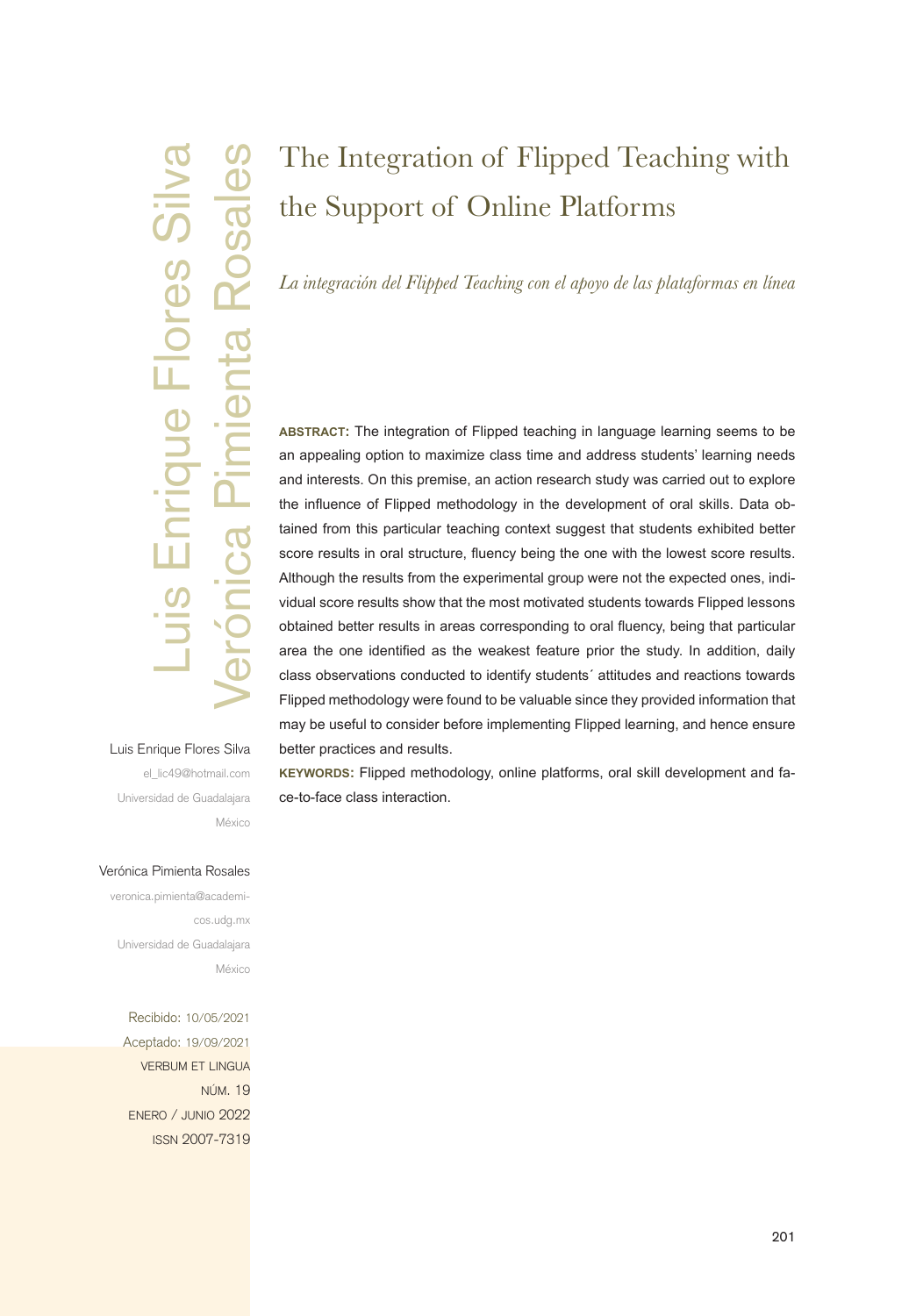### **Introduction**

While some language professors feel more confident teaching their English language lessons mainly through traditional face-toface class interaction, other language professionals have challenged their teaching practices with the integration of Flipped class methodology. The main motivation that these professors have for integrating Flipped learning in their teaching practices derives from the interest to seek pedagogical alternatives that could provide more meaningful, flexible, and personalized lessons. In this regard, the intention of this paper is to present the results of an action research study that consisted of implementing a blended Flipped teaching course aimed to develop oral skills during face-to-face class instruction. According to Marshall and DeCapua (2013), Flipped learning consists of giving students the content to study at home, and henceforth dedicate class time to address students' needs or interest. More precisely, the idea of uploading online teaching materials and activities was to allow students to review linguistic content and develop other skills such as reading and writing at their own pace at home. The purpose of this was to maximize students' class time and focus on the integration of speaking production activities during face-to-face classes.

### Justification

In most language learning institutions, educators cannot always cover the whole content from a course, and many times these teachers spend valuable class time checking grammar and vocabulary exercises which limits the opportunities to have students practice their oral skills during face-to-face

sessions. An attractive option to deal with this challenge is the Flipped classroom since, as mentioned before, it can be described as a pedagogical setting where activities such as grammar, writing, reading, and vocabulary are not only done during class time, but at home (Bergmann & Sams, 2012). In a Flipped classroom the lesson is learner-centered, creating a more appropriate atmosphere for better and meaningful learning opportunities (Hamdan, McKnight & Arfstrom, 2013). In addition, Flipped learning gives the professor the opportunity to focus on the development of productive skills through socio-collaborative and project-based language teaching activities that are carried out in the classroom as proposed by Marshall (2014). In other words, time can be managed wisely to promote class interaction, explain information that is difficult for students to understand, achieve task-based and problem-solving activities so that students can actively engage in oral practice activities.

### Theoretical Background

### *Flipped Methodology*

Flipped learning appeared in the past few years as a pioneering instructional method that claims to produce substantial results in language learning such as increased motivation and language proficiency levels (Jamaludin & Osman 2014). In addition, Flipped teaching is an educational activity in which the learning process goes from a teacher-centered to a student-centered learning environment, where the professor directs students into active, meaningful, and engaging activities (Flipped Learning Network 2014). Moreover, the Flipped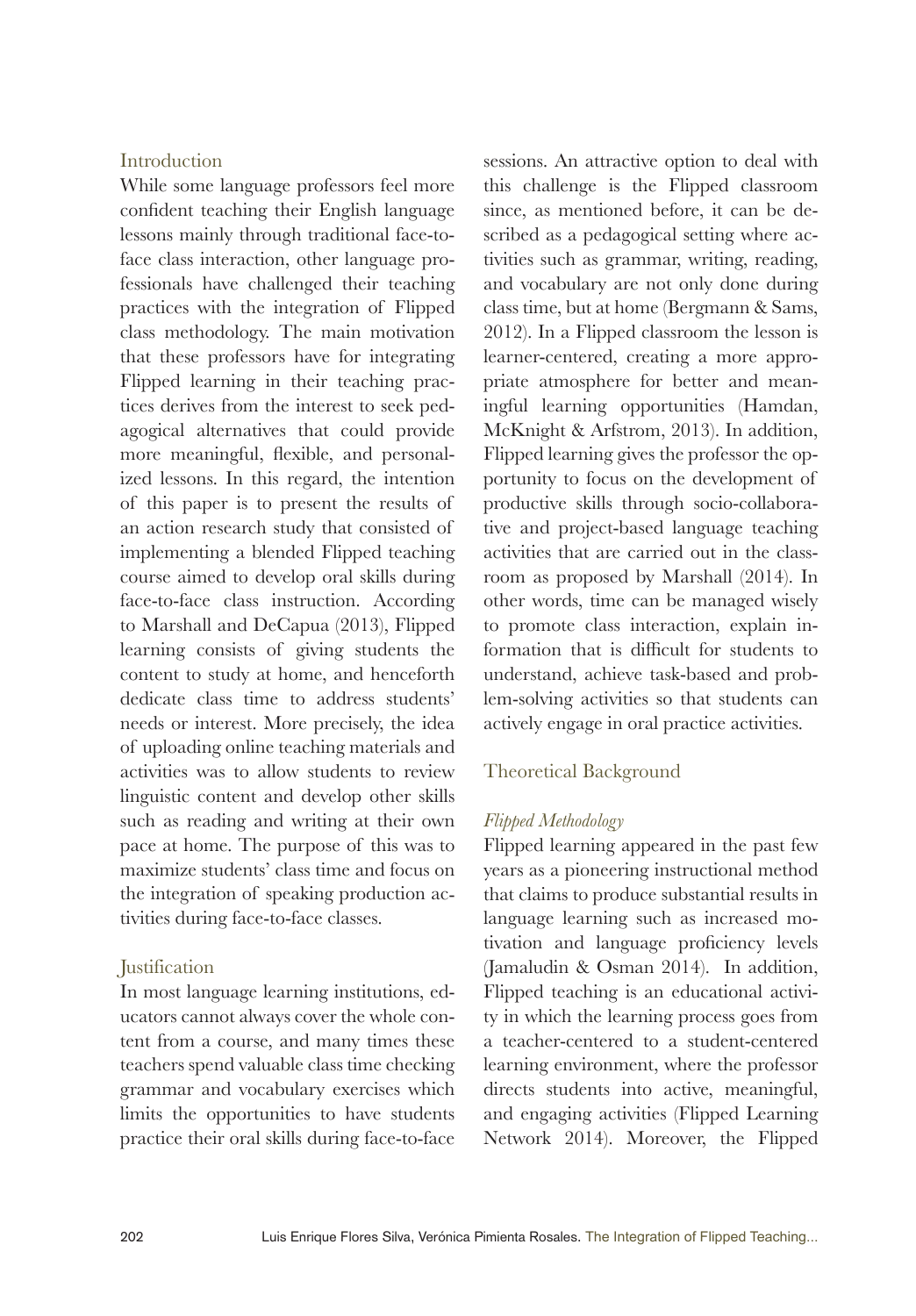classroom is pedagogically comprehensive because it attends to the values of customized-learning in which each student learns at his or her own pace with a variety of materials and activities tailored to address their individual interests. As for the role of the instructors, they become facilitators and observers, allowing a more active and meaningful participation among students.

### *Flipped classroom and the use of technology*

Bransford, Brown, and Cocking (2000) revealed that Flipped learning success is mainly due to the implementation of technology since it gives learners the opportunity to become independent and have control of their own learning. More precisely, because all the learning resources are stored and delivered in the e-learning environment, students can decide when and where to study or revise the course content and materials whenever they need. This technology-afforded learning independence pushes learners to administer their time, revise course content and submit online tasks on time (Marsh, 2012). In addition, Flipped classrooms with the use of online platforms that include chat rooms, forums, and virtual meetings provide learners with the opportunity to collaborate, interact, and negotiate meaning with their class peers due to mutual projects and group work (Graham, 2006). As stated by Hamdan, McKnight and Arfstrom, (2013) the main premise of Flipped learning is that it serves as a theoretical anchor that capitalizes theory in practice, referring to: workable conditions; learning culture; planned content; and professional tutors. Under this theoretical frame, Flipped learning occurs in flexible environments since educators

recognize that their learning environments promote collaborative and independent work. They are also flexible in the learning timelines; and build appropriate evaluation systems to make it more meaningful. There is a change in the vision and perspective of education: not only does the teacher build knowledge, but it promotes the learning of cultures. Educators use intentional content to optimize time and generate active participation within the classroom through various guided learning activities.

### *Considerations about Flipped Learning*

Despite all the positive opinions of Flipped learning in the literature review, there are some other advocates who share contrary ideas about the method. For example, according to Herreird and Schiller (2013) learners may seem to be enthusiastic and determined at the beginning of the course, but in many cases, they may not come to class prepared, since they have not accomplished tasks, they are required to do before class. In a similar vein, Kordyban and Kinash, (2013) brought attention to the uncertainty that most teachers expressed in regards to the completion of students' learning tasks at home as part of the Flipped methodology. Bristol (2014) mentioned that some teachers experience difficulties when students arrive to class without being prepared. Some other factors that prevent the use of the Flipped approach are students' lack of equipment such as smart phones, tablets, computers, and internet connection.

In regards to class resources such as the design for class videos, Herreird and Schiller (2013) suggest these have to be meticulously planned with clear, sequenced, and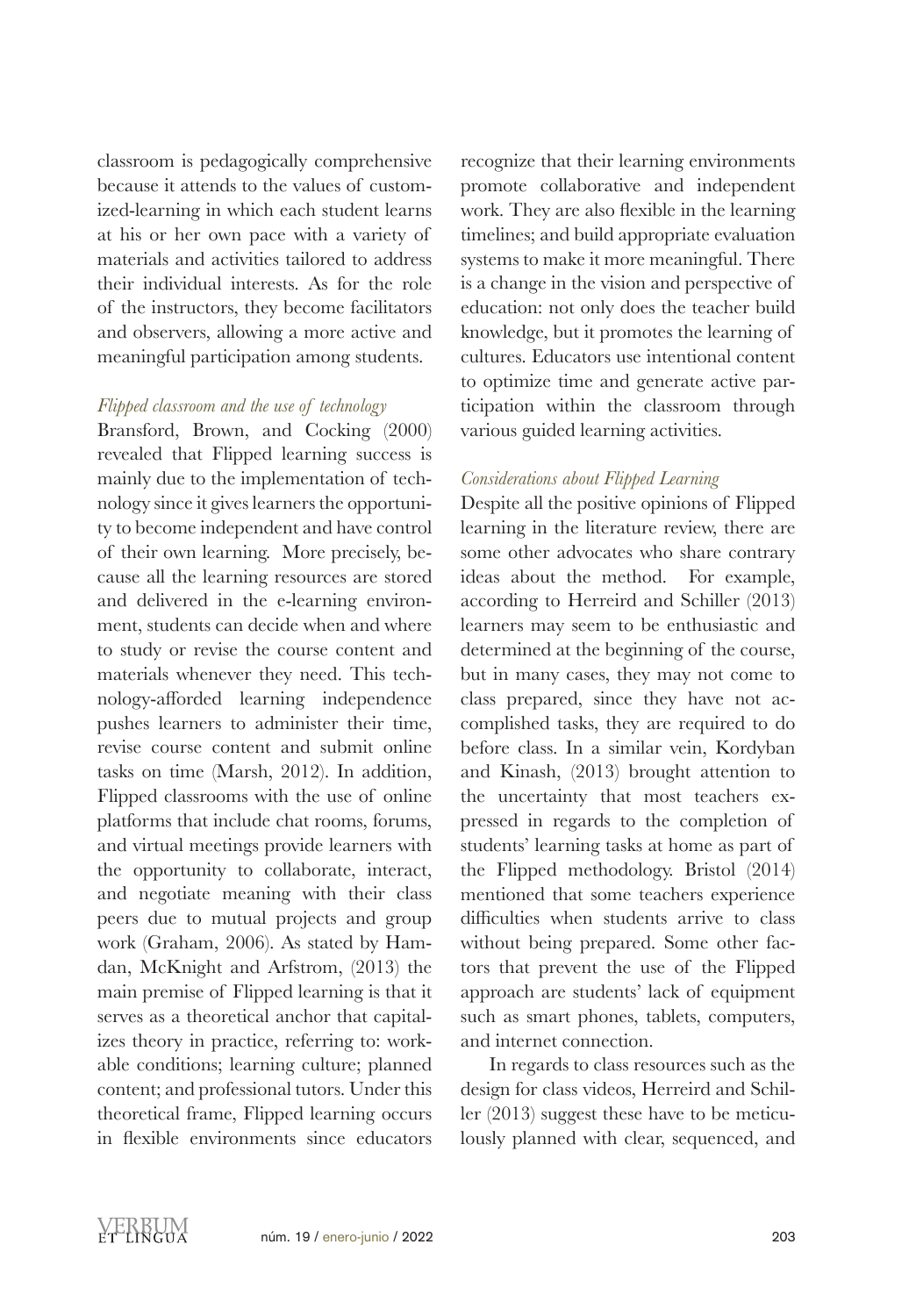purposeful task instructions so that students are prepared for the course. However, it is hard and time-consuming for most educators to prepare quality tasks and materials. Likewise, Lafee (2013) states that the biggest problem for teachers is not getting lecture videos ready but preparing class activities and integrating them to the Flipped classroom. Contrary to what is known, this method adds to teacher workload rather than reducing it.

According to Bergmann and Waddell (2012), the Flipped classroom methodology presents some fundamental flaws that are listed as follows and that must be remedied before considering using it:

- The responsibility of the teacher cannot be delegated to the student; the teacher should guide their activities towards research, projects, and collaborative work.
- Professors need to make sure that multimedia resources are tools that need to be prepared and made accessible for students on previous lessons.
- The educational gap would increase between students with more economic resources and those who do not, a problem that is already present in education.

Along these same lines, Nielsen (2012) presents three reasons why he would not use the methodology, some of them are close to the previous statements which are also a reason for reflection:

1. Many of the students may not have access to multimedia resources from their homes.

- 2. The class activities remain as tasks and the debate that generates extra class activities is not addressed or solved in the methodology; simply, time is still being spent on doing a task.
- 3. Memorization of information and drills would continue to be promoted, and classes would only allow more time to do more of the same.

Another skeptic is Miller (2012), who points out that, in itself, a Flipped classroom will not solve real problems in education. He affirms that the methodology creates the opportunity to cover educational needs from various strategies, but the fact that students are released or given a role to develop a task does not mean that they will do it.

### *Flipped Lesson in Language Development*

Helping students develop their oral skills is a challenging task because learners are required to practice the language inside and outside the classroom so as to be able to communicate with others in real contexts. That is why educators require plans and techniques to help students develop their oral skills, and thus obtain better professional, academic and labor opportunities. The use of Flipped methodology in the language classroom is not habitual. One reason for not using it is due to general beliefs about the difficulty of investing time and educators sharing disadvantageous experiences some language teachers have had. Actually, using Flipped will provide better opportunities for students to invest more class time in practicing their oral skills in English through more meaningful and entertaining activities. This approach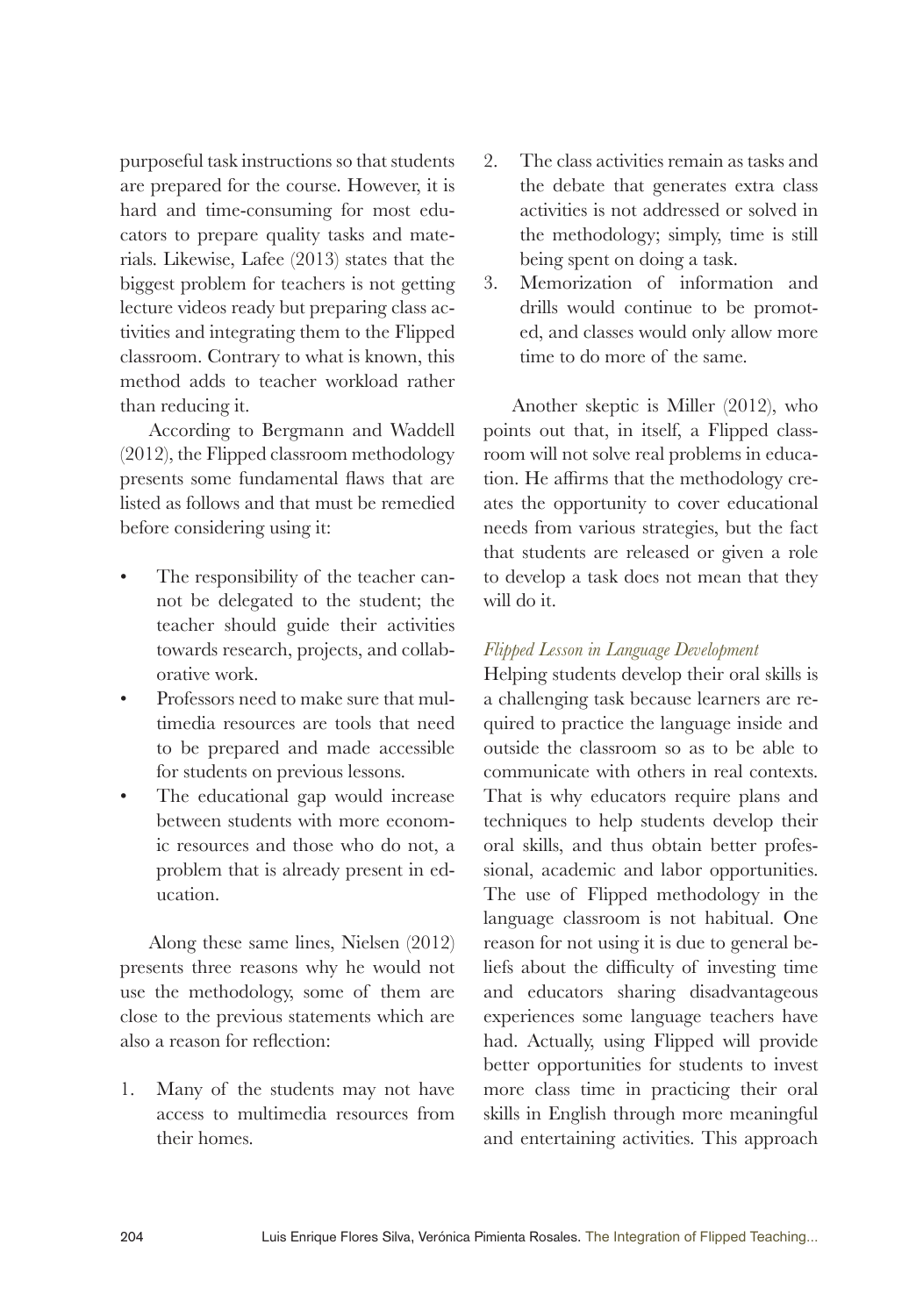may help leaners maintain motivation and interest with the use of technological appliances used in class, work and at home.

In an intervention directed by Wu, Chen Hsieh, and Yang (2017) who studied the effect of an online learning community in a Flipped classroom, especially using mobile platforms, on EFL learners' oral proficiency and students' perceptions, the results showed that the use of mobile phones facilitated meaningful and constructive collaboration and also enhanced participants' oral proficiency. These results suggest that having a more active engagement in authentic and interactive learning activities, such as storytelling, speaking, working in teams, class debates, and presentations in groups are beneficial oral tasks to include in Flipped learning. At present, younger generations feel more related to technology since they are immersed in a technological world. The action of just flipping a classroom is not going to make students speak or collaborate. In the opinion of Houston and Lin (2012) a productive implementation of a Flipped classroom would need to ask students to review prior to class some resources such as videos, podcast or reading articles to have something to talk about. For this, educators should review the course content before starting the class to answer any questions and to ensure that most students understand. Kachka (2012) recommends that during class drills, educators can help to increase the oral interaction among students. Also, the educational design using technology needs to be thoroughly planned to make sure that the students' learning experience is built up, and that students see learning as their main objective. Bachelor (2018) carried out re-

search to contrast and find differences between hybrid and online Flipped teaching methods in the English language learning classroom to decide which delivery method contributes the most to student learning, foreign language use, and language casualness among students. Information was gathered for three semesters at a school in the Midwestern region of the United States from different sections of the same introductory-level Spanish course. The study concluded that none of the groups did analytically better than the other group on the oral exams. There were no important distinctions on the final exams, other than the online class group which did worse. In a study developed by Yaman (2014) where the main purpose was to experiment with alternative ways to practice speaking skills which are normally not considered in foreign language classrooms regardless of the fact that it is essential in language teaching. As found by Yaman, speaking was hard to develop in EFL classrooms. In his study, he aimed to show a successful way to promote oral practice in English with the use of Flipped instruction based on a course to develop speaking skills.

Unfortunately, not many studies have been conducted to look into the effectiveness of Flipped instruction in foreign language learning with respect to oral production skills. The impact of ongoing learning and collaborative speaking are also studied through research. Besides, the analysis of investigators manifested that there is no existing research that explores the impact of Flipped instruction on students' oral skills development mainly fluency, accuracy, coherence, grammar, pronunciation and lexical knowledge.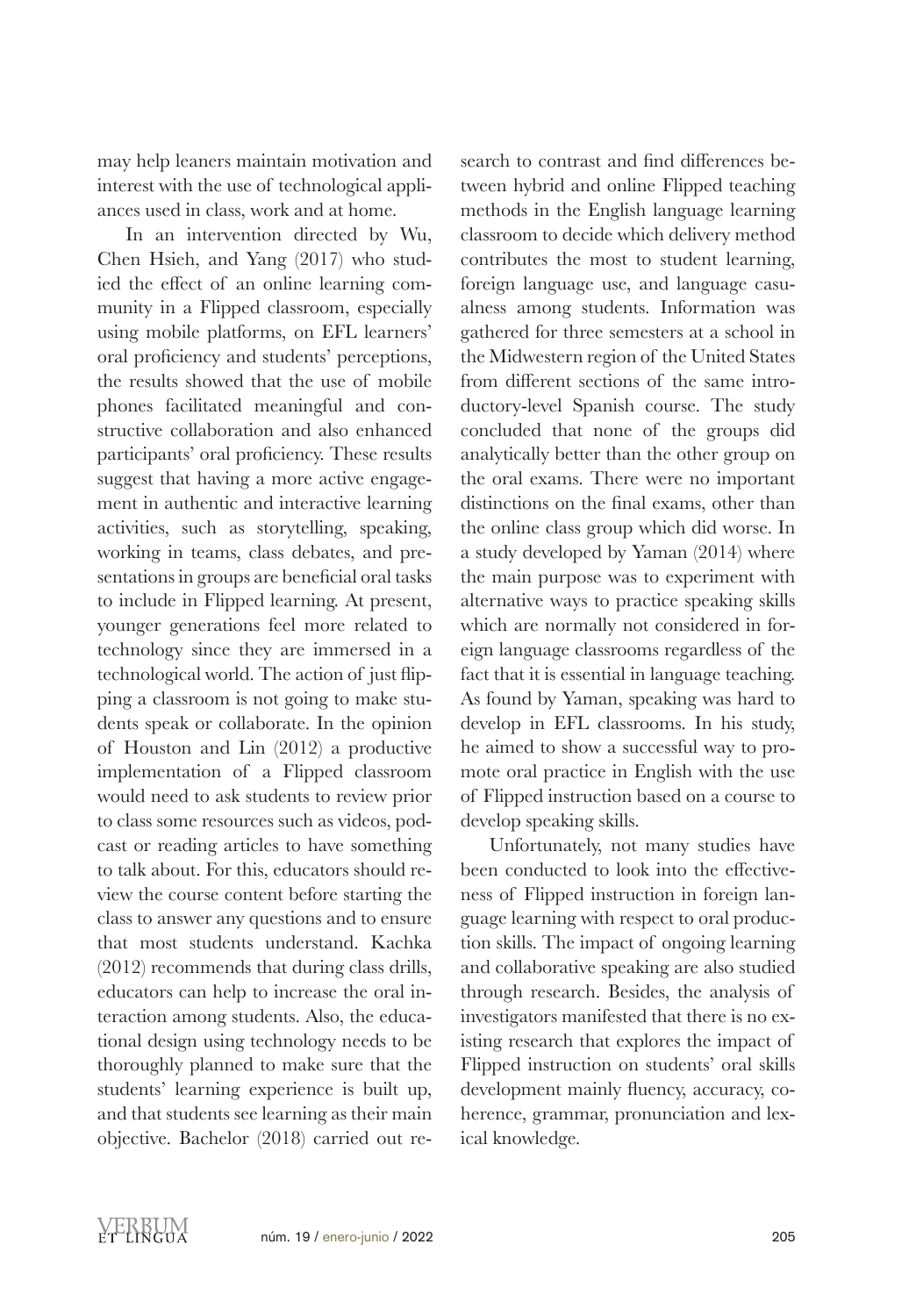### The study

The purpose of this study was to compare the results obtained from oral achievement tests of two groups exposed to two different teaching scenarios, one in which Flipped methodology was implemented with the help of an online platform, and a second group that received conventional class instruction. The idea of implementing Flipped classroom derived from the fact that the researcher professor had identified that students' learning interest was to practice and reinforce their oral skills mainly in fluency and other areas such as pronunciation, structure accuracy, comprehensibility, vocabulary amount, precision and usage. Thus, with the implementation of Flipped learning, students were given extra time to practice their oral skills in class and were expected to obtain higher score results in their oral achievement tests.

### Research Methodology

An action research study was carried out following a mixed quantitative and qualitative approach for data collection to compare differences and similarities in oral development skills exhibited in an experimental group (Flipped classroom) and a control group (conventional class interaction). The research questions made for this intervention are the following:

- 1. What differences and similarities were found between the control and experimental groups in regards to scores on speech production?
- 2. What were students' attitudes and reactions towards the use of Flipped methodology?

### Teaching context

The teaching context for this study was a private language Institute run by the University of Guadalajara (UG). This language institute is a corporation that offers the service of language teacher development, language testing, and the teaching of foreign languages such as English, French and German. The service of foreign language teaching is delivered in 15 different locations in Jalisco State, nine are distributed in the metropolitan area, and seven are scattered in the regional areas of the Jalisco. This particular action research took place in a regional site with two English language groups of young adults whose age ranged from 15 to 35 years old.

### Participants

Participants for this study were a total of 22 learners, 12 students (four men and eight women) who worked under the Flipped methodology, and 10 students (four men and six women) that worked with the conventional class sessions. These students were from two English language groups from the same language institute who shared a similar language proficiency level and class content (level 11, equivalent of 200 hours of study). Their English proficiency level in accordance with CEFRL (Common European Framework of Reference for Languages) was A2+ (basic-high). Due to the fact that the researcher of this study had an active participation as language instructor and evaluator, the selection of course level and participants was randomly appointed by the language institute, where the researcher worked at the moment of the study.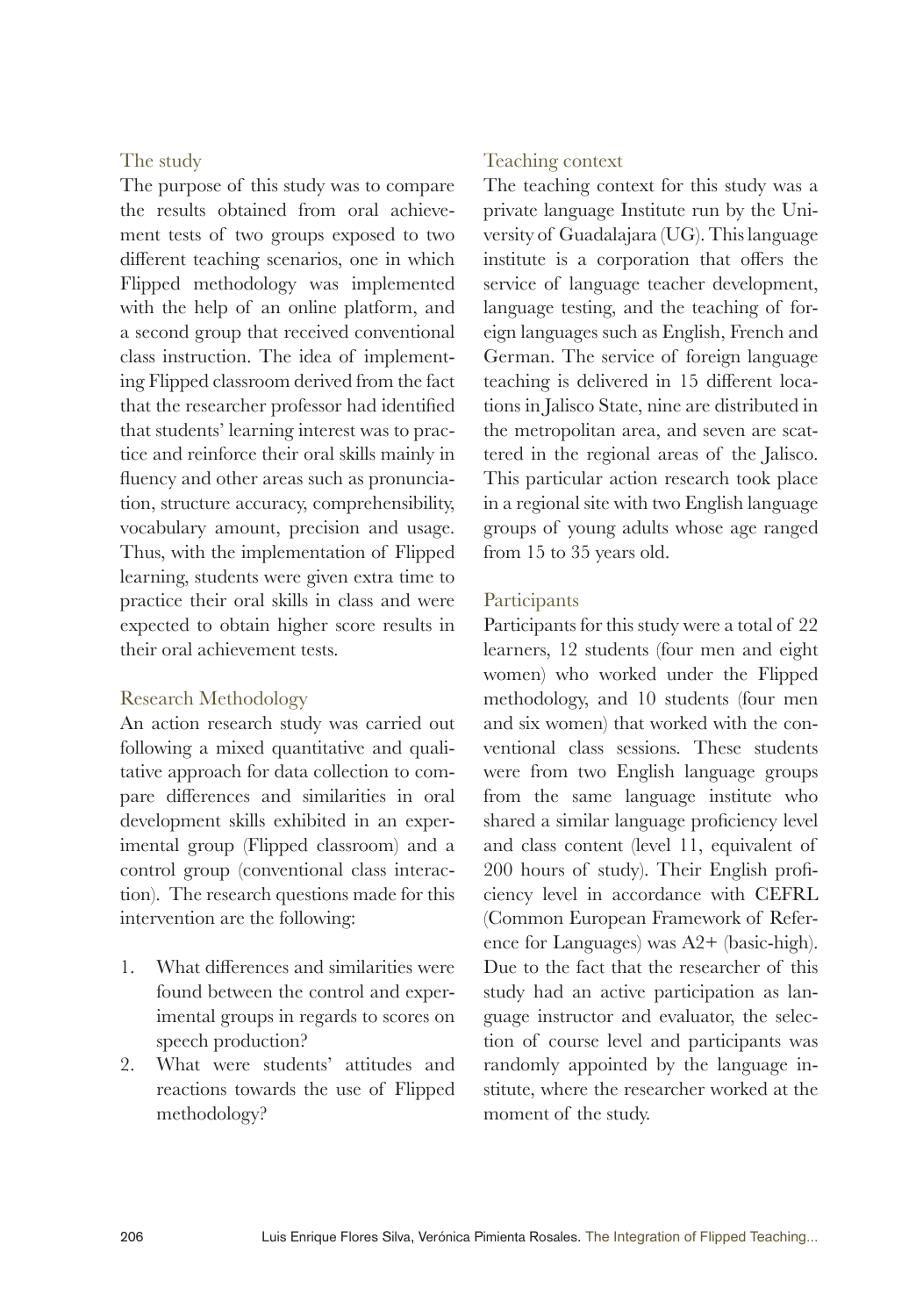### Data Collection and Analysis

In order to assess and compare students' oral achievement tests from both control (conventional class) and experimental (Flipped class) groups, the researcher professor collected data from students' individual and pair speech production tasks gathered at the beginning (pre-evaluation) and at the end (post-evaluation) of the course. For instance, the researcher professor obtained samples of speech production from individual presentations (monologue), and role-play interactions (in pairs). As in the case of monologues, students were asked to speak for about a minute about a specific topic while the professor listened without interrupting students or helping them. Some of the topics elicited were related to class content revised in the textbook such as advantages and disadvantages about living in a big city or rural area, animals and the way they are treated, shopping smart, leisure activities, etc. In regards to the task for oral interaction in pairs, students were invited to role-play a conversation which was randomly selected by the students from a pool of functional situations such as ordering food in a restaurant, answering a phone call, expressing a complaint in a store, inviting someone to go out, etc. In order to assess both oral tasks of individual and pair production, the researcher employed two oral rubrics and rating scales that were taken and adapted from Omaggio's (1993) proposal on how to assess linguistic elements of oral fluency, structure, vocabulary and comprehensibility (see Appendix A).

Once individual raw scores were obtained from the rubrics, these were converted into percentages to obtain measures of central tendency that were represented in graphs to compare differences and similarities found in oral speech production from both the control and the experimental groups. Also, with the intention of obtaining qualitative information about students' attitudes and performance towards the implementation of flipped methodology, the researcher observed individual students' ongoing performance and attitudes during the whole course when the intervention was carried out. That is, the information from the four-week intervention was kept daily in a journal. This activity consisted of keeping track of individual students' attitudes towards Flipped learning intervention, that allowed to identify which students seemed to be more motivated or enthusiastic based on their comments and class performance in the online platform. More precisely, at the beginning of the lesson the professor dedicated from 10 to 15 minutes of the class to talk to the students so that they could practice their oral skills by sharing their feelings, experiences and attitudes towards the Flipped lessons. In the journal the research professor categorized comments into positive and negative impressions or reactions from the students using a table grid in which comments were individually categorized and contrasted with their work on the platform at the end of the study to identify patterns and recurrent comments that were summarized in the results section.

### Implementation

Class content and teaching practice of the control group were mainly delivered face-to-faced in the classroom from 5:00 to 7:00 p.m., except for those tasks assigned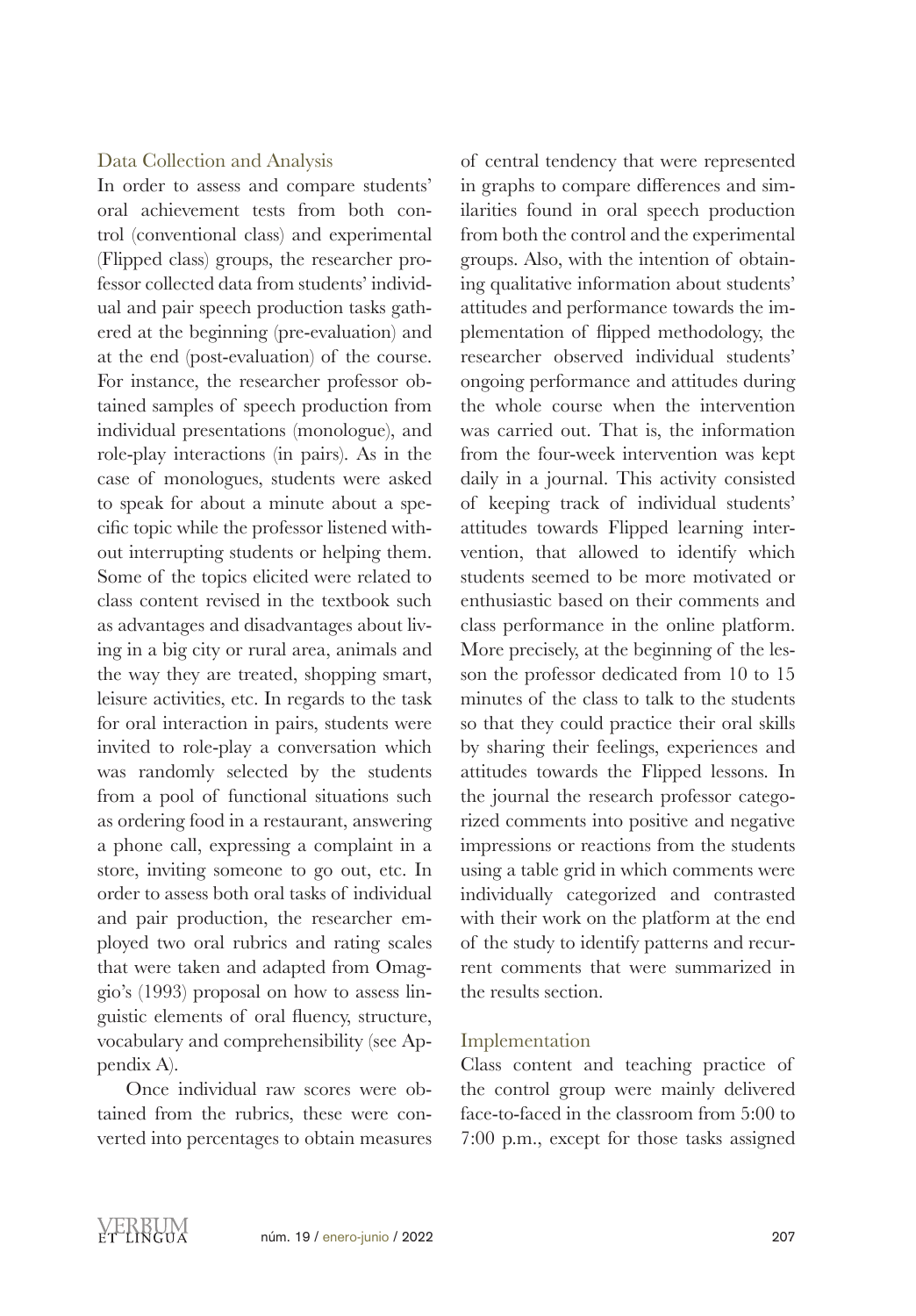for homework in their workbooks. As for the experimental class, this group worked with the Flipped methodology; class content activities were mainly delivered online with a platform called Edmodo, a platform that is very similar to Facebook but used for academic purposes. Prior to face-to-face sessions from 7:00 to 9:00 p.m., students from the experimental group had to carry out in-home reading tasks, revise grammar video explanations, answer vocabulary and grammar exercises, so that during face-toface classes they could spend more time practicing their productive skills (see online task samples Appendix B). The instructional strategy of Flipped learning followed a student-centered model that focused on student´s likes, needs and wants. More specifically, class content and materials were selected based on topics of interest for the students, but also covering course content assigned by the Language Institute. As for the speaking activities, these were mainly planned based on the weak areas observed in the pre-evaluation tests such as the need to improve areas of fluency and vocabulary. As for obtaining the permission from both the language institution and the students´ participation to conduct and collect data for this study, a written notification was sent to obtain their consent.

### Results

Mean score results obtained from pre- and post-oral achievement tests of both the control (10 students) and the experimental groups (12 students) are reported and expressed in the following graphs. The results obtained from students' monologues are presented in first place followed by the results obtained from student's pair work interactions in the form of Role-plays. Finally, qualitative results obtained from research observations kept in a daily journal are also briefly reported to share information regarding students' positive and negative attitudes and reactions during the implementation of Flipped methodology.

*Oral Monologue (control and experimental groups)* In order to assess students' individual speech production, learners were asked to talk about a specific topic of their choice during one minute. The features evaluated were fluency, grammar, lexis and intelligibility as expressed in the scales shown in table number 1.

### *Table 1*

*Oral scale* 

| Oral individual monologue |  |                                             |  |            |    |  |
|---------------------------|--|---------------------------------------------|--|------------|----|--|
|                           |  | Rating Fluency Grammar Lexis Intelligi-100% |  |            |    |  |
|                           |  |                                             |  | bility     |    |  |
| Scales 1-6                |  | $1-6$                                       |  | $1-8$ 1-14 | 34 |  |

### *Monologue (Control Group)*

Data illustrated in graph number 1 below reports students´ performance from the Control group in their speaking monologues. As depicted, students' oral assessment was mostly good since they scored an average of 86% at the beginning and 90% at the end of the study, suggesting that students' speech production during the course was mostly fluent with rich vocabulary, and with occasional syntactic errors that did not affect comprehensibility. The area which reported the highest achievement was structure with a 90% in the pre-evaluation and a 95% in the post-evaluation. The aspect that received the lowest eval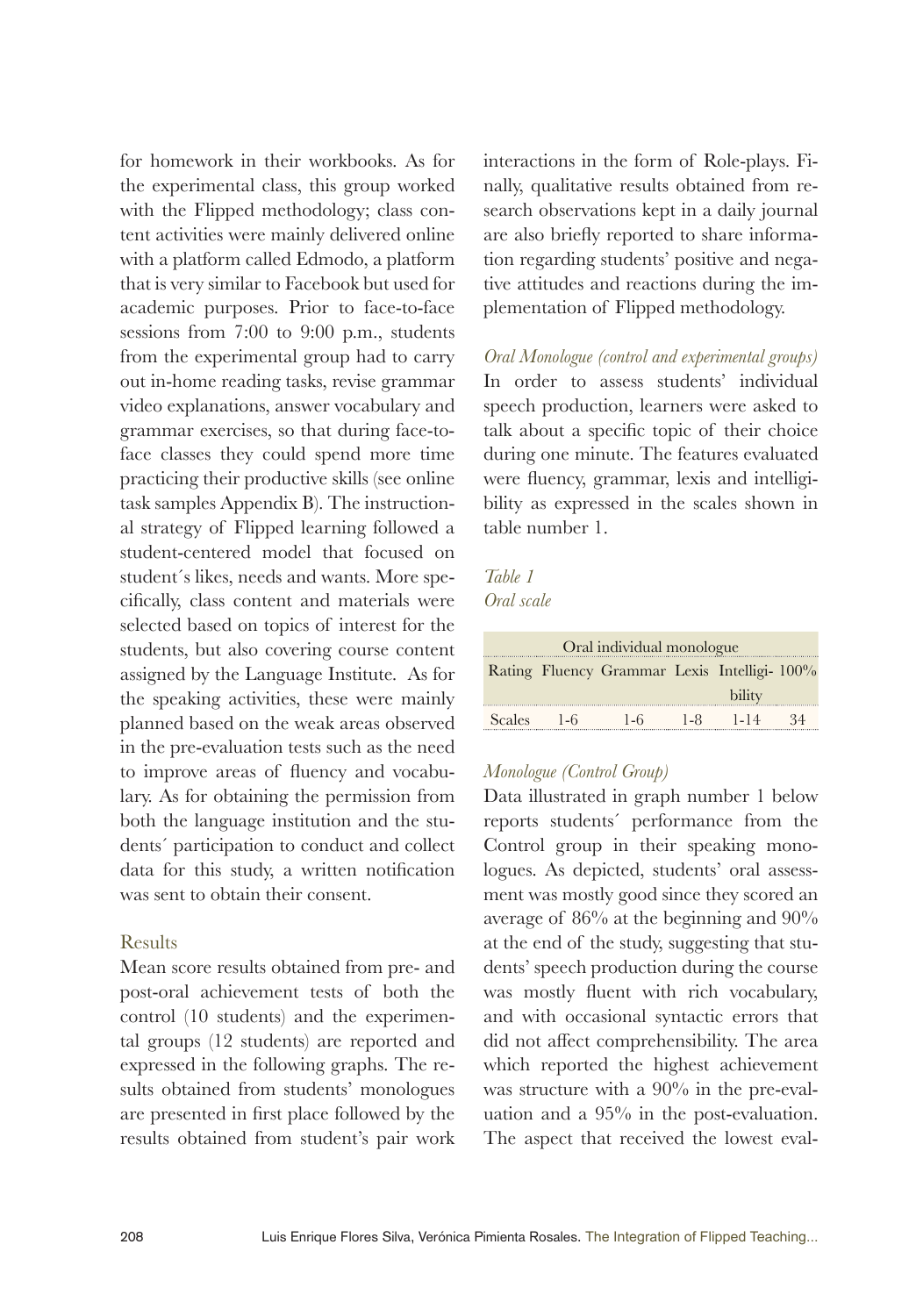uation score was fluency with an 80% in the pre-evaluation and an 82% in the post-evaluation.

*Graph 1 Monologue: Control group (pre-and post-evaluations)* 



### *Monologue (Experimental group)*

Percentages in graph number 2 illustrate the results obtained by the experimental group at the beginning of the semester and at the end after the implementation of Flipped methodology. Results show that the obtained scores were lower compared to the ones from the control group with a total average of 86%. In the pre-evaluation, the experimental group scored an average of  $86\%$  and a  $90\%$  in the post-evaluation. Also being grammar, the feature evaluated with the highest score of achievement with an 87% at the beginning and 89% at the end, and also fluency with the lowest score of 80% in the pre-evaluation, and an 85% in the post evaluation.

## *Graph 2 Monologue: Experimental group (pre- and post- evaluations)*



### *Comparison (Control and Experimental groups)*

Results from graphs number one and two from above indicate that prior to the intervention, both groups exhibited problems with fluency and vocabulary development, with grammar and comprehensibility as the strongest areas. Thus, if we compare overall results from control and experimental groups at the end of the pedagogical intervention, general percentages indicate that the group that showed stronger oral skills was the control group, despite the implementation of Flipped methodology in the experimental group. However, if we look more in depth the percentages of individual features of improvement as shown in graph number three below, we can see that in the control group, the areas that showed the highest improvement at the end of the semester were lexis with a 7% and grammar with a 5%, being fluency and comprehensibility, the weakest areas also detected at the beginning of the course. These results indicate that the weakest areas in the control group were not fully addressed. As for the experimental group, the area that showed improvement was fluency indicating a 5% increased followed by lexis and grammar with a 2%. These individual scores indicate that even though Flipped learning did not have as great an impact as was expected, there was a slight improvement in some of the weakest areas of fluency and vocabulary as detected in the pre-evaluation task. These results suggest that the additional time spent on practicing oral skills with the experimental group might have helped individual students to many experience their fluency and vocabulary improve their fluency and vocabulary.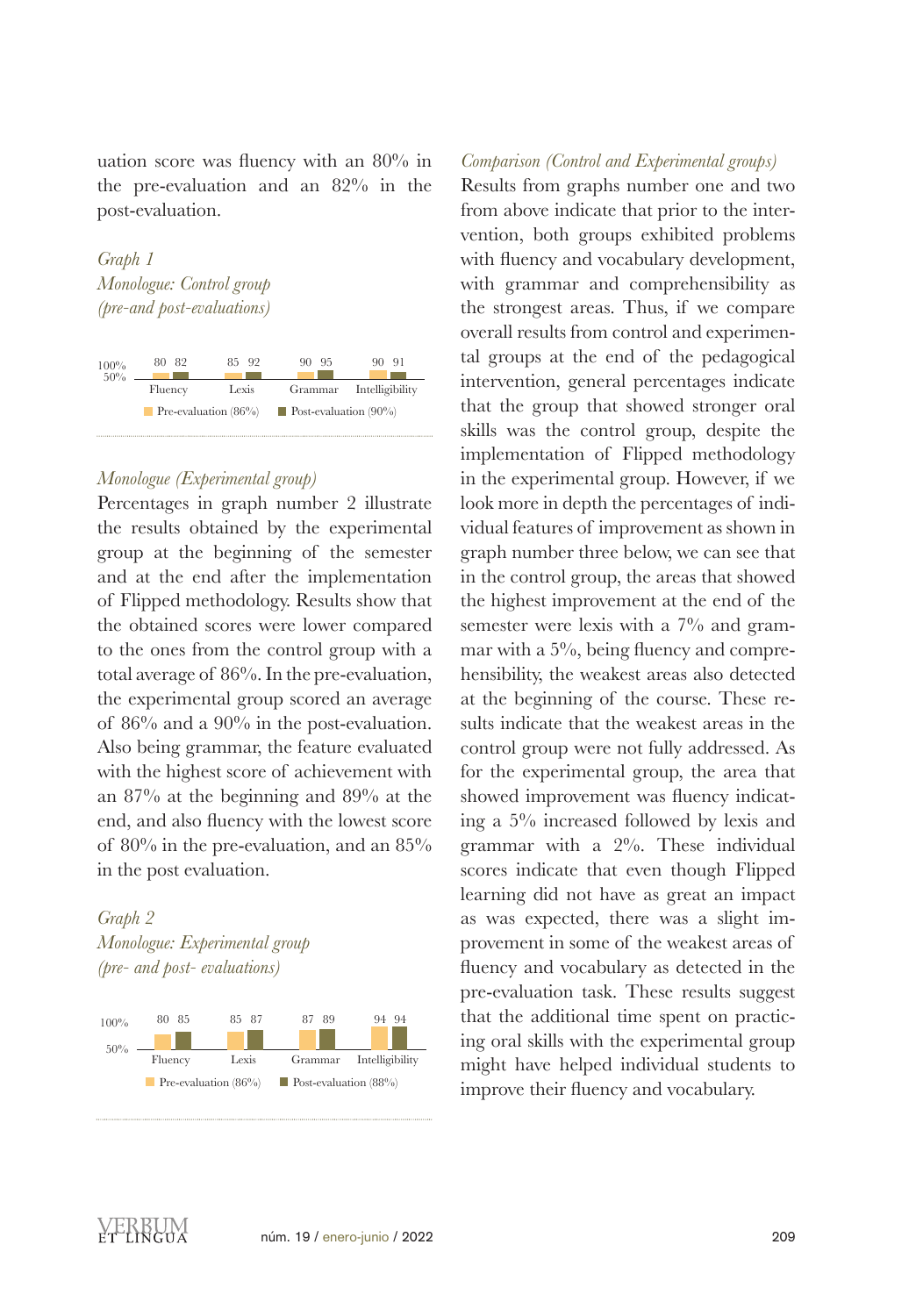### *Graph 3 Monologue: (A comparison of increased areas of oral development)*



### Pair interaction: Role-plays (control and experi*mental groups*)

A second type of task that was employed<br>to assess oral development was pair interto assess oral development was pair interaction with a role-play activity in which students were asked to engage in a conversation. The features and rating scales employed for evaluating in this part of the exam were fluency, vocabulary, structure, comprehensibility, and listening comprehension (see table no.2).

# *Table 2*

*Oral interaction (Role-play in pairs)*



### *Role-plays (Control group)*

Percentages depicted in graph number four below present the results obtained from role-play interaction tasks carried out by the control group with a total average score result of 88% in the pre-evaluation stage and a 90% in the post-stage. The highest score result identified in both stages were grammar with a 91% in the pre-evaluation,

and 95% in the post-evaluation. The area of grammar was also the one that reported the highest improvement of 4%. These results suggest that students´ utterances were mostly rendered correctly with minor structural problems that did not affect general comprehensibility. The weakest area that was identified in both stages was similar to the one found in the oral monologue task, being fluency the one with the lowest score with an 85% in the pre-evaluation and an 89% in the post-evaluation. However, even though fluency was the weakest area, similarly to grammar, students showed an increased score of 4% at the end of the course. Fluency Lexis Grammar Intelligibility

*Graph 4 Role-play: Control group (pre- and post-evaluations)*



# *Role-plays (Experimental group)*

Graph number five illustrates the results obtained from role-play interactions accomplished by the experimental group before and after the pedagogical intervention. Percentages indicate that, compared to the control group, students' overall scores were lower before the intervention with an 88% and 89% at the end of the course. Unlike the control group, the area that reported the highest scores was intelligibility with a 94% and the lowest was fluency with a small increase of 2%. These percentages also show that student's oral production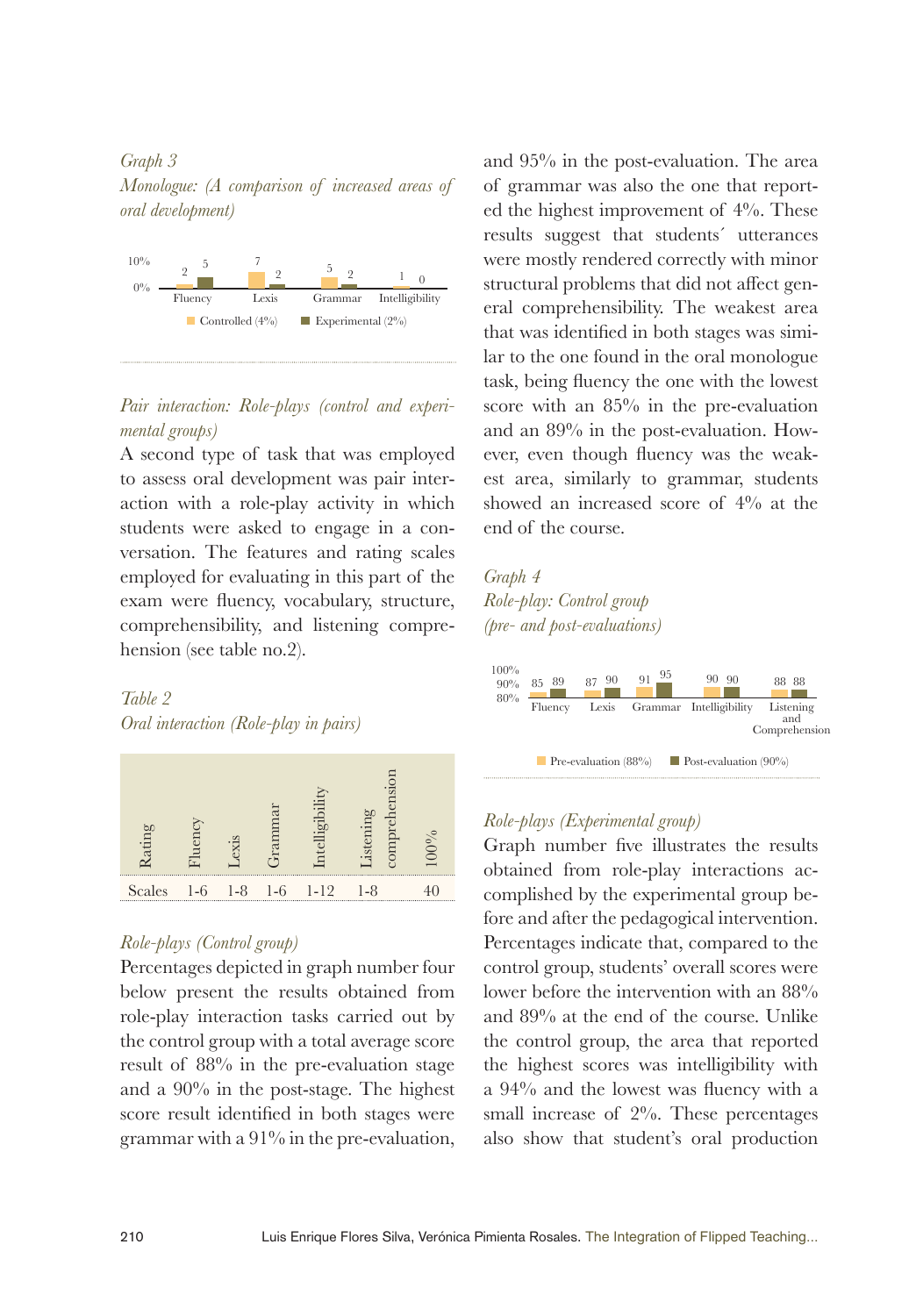slightly improved in areas such as lexis and grammar also with a 2%. Still, the improvement reported after the intervention is not very high.





### *Comparison (Control and Experimental groups)*

Information from graph number six shows a comparison of increased percentages a comparison of increased percentages<br>identified in both control and experimental groups. Similarly, as in the students' oral monologues, oral test results indicate that the control group had a better oral performance and achievement with a small total average increase of 2%. These results illustrate that students in general did not improve in their oral skills and that only a few students showed slight development in areas corresponding to fluency and grammar, features such as intelligibility and listening comprehension remained the same.

### *Graph 6*

*Role-play (A comparison of increased areas of oral development)*



### *Students 'attitudes towards the implementation of Flipped classroom*

As for qualitative results during the intervention, the researcher professor kept a weekly journal to observe, record and contrast reactions and performance using the online platform during the intervention of Flipped class in the experimental group. Most of the aspects observed during the four-week intervention revealed that from the 12 students that received class instruction under the Flipped methodology, 75% manifested dissatisfaction due to the lack of familiarity working online, problems with internet access and time constraints to study at home. These results correspond to the ones reported by Miller (2012), Nelsen (2012), Lafee (2013), Herreird and Sheiller (2013), and Bergman and Waddel (2012) in the literature review. To mention a few examples that support the less favorable results is that students complained about the use of the platform. They argued that it was difficult to use and that they did not understand the instructions for the activities. They also reported work overload and lack of time to achieve the tasks that were assigned to do prior to face-to-face lessons. In some cases, they refused to work at home because they had to work, go to school or do homework from other class subjects. Also, some students complained that their internet connection was weak and that they could not do the activities assigned in the platform. Other students even said that they did not have a computer and that they had to connect on their phones which they found more difficult and tiring. These situations sometimes made the class go slower because the teacher had to explain all over and this consumed time. Some positive re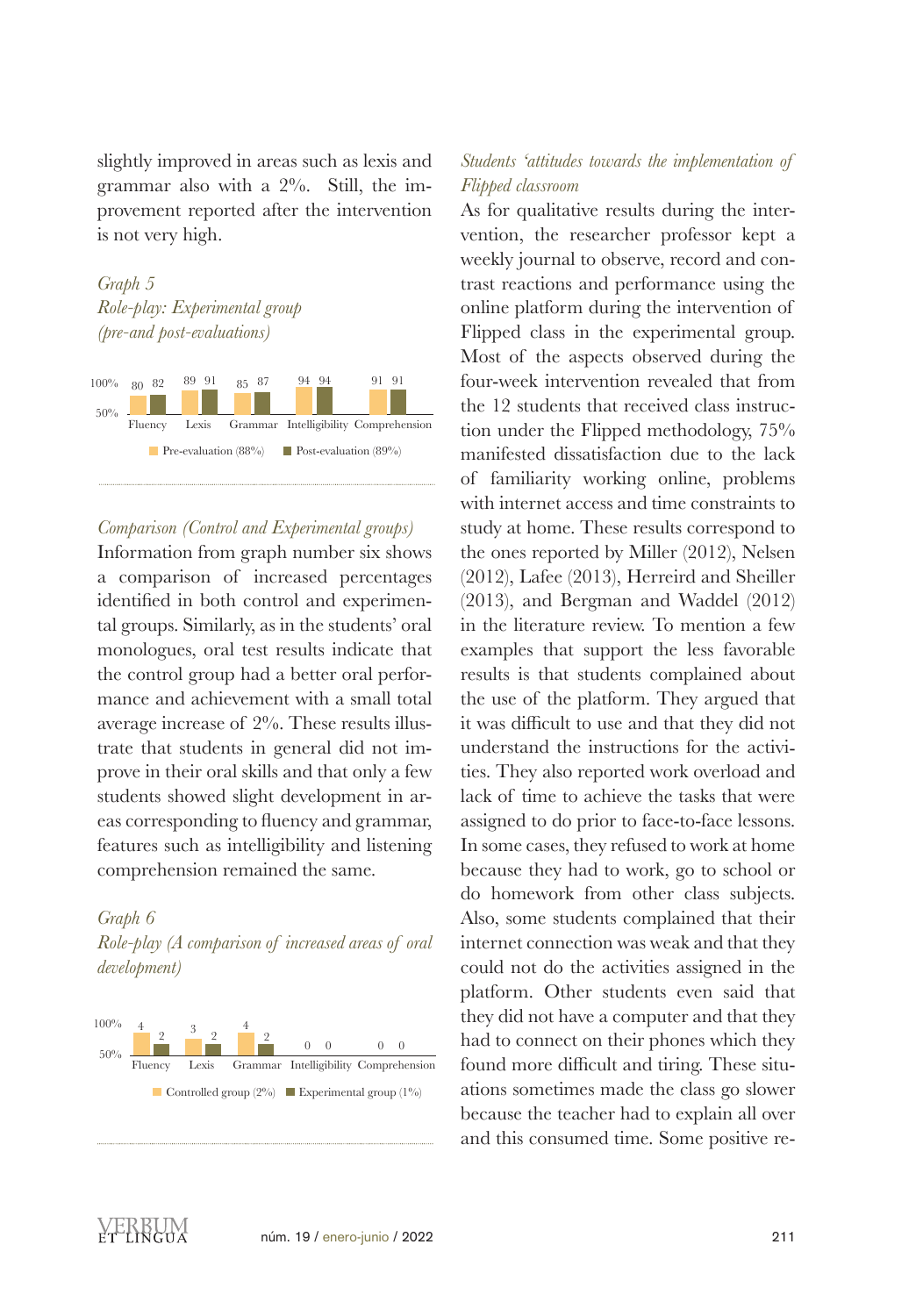actions were that a few students (25%) liked the platform since they found useful to have the information available on the computer. This in turn enabled them to check or consult materials and language resources at any time they needed or required. These same students also reported that they liked working on their own with the platform since they could interact with their peers in the forums or chats. In addition, they reported that the structure and organization of the platform were friendly and easy to use. Interestingly these students who reacted positively to Flipped learning lessons are those who exhibited improvement in their oral performance.

### Conclusions

Overall results from the study revealed that students' oral performance from the Flipped methodology did not improve as expected. In fact, students from the traditional face-to-face interaction group obtained higher score results in their oral achievement tests. In fact, the areas in which students showed improvement were grammar and vocabulary in the control group, and also grammar and intelligibility in the experimental group. Speaking fluency was the weakest area identified in both groups before and after the implementation of Flipped methodology. These results suggest that the type of teaching activities that were introduced in both courses mainly focused on the development of Speaking structure and accuracy, so little attention was paid to other areas of speaking. Also, it can be assumed that the objective of increasing students' opportunities for meaningful language input (resources available in the online platform) and the output opportunities of the speaking activities during the face-to-face class were not sufficient factors to help students´ improve their oral skills in other areas related to fluency, intelligibility, lexis, among others.

In addition, results obtained from the qualitative information suggest that aspects such as time constraints to study online limited the opportunity to dedicate extra class time to practice oral skills during the face-to-face class as planned. Thus, before implementing a Flipped course, professors need to make sure that students have the time, disposition, and availability to work extra hours. In addition, some students expressed problems getting acquainted working online which entails that prior to the implementation of a Flipped course, students need to get some prior introduction to the platform so that they can become familiar with the tools and resources available. Moreover, it was observed that in the areas that reported improvement, students that exhibited higher scores results were in some way correlated to individual attitudes and acceptance towards Flipped lessons; this may indicate that the attitude and motivation towards the method played an important role. Hence before implementing Flipped lessons, other considerations need to be taken into consideration such as students´ interest and motivation towards selfwork and the use of technology.

### Limitations of the study

Even though the information reported in this study may provide some guidance and insights into the incorporation of Flipped methodology in the Language class, it is worth mentioning that results from the study cannot be generalized and should be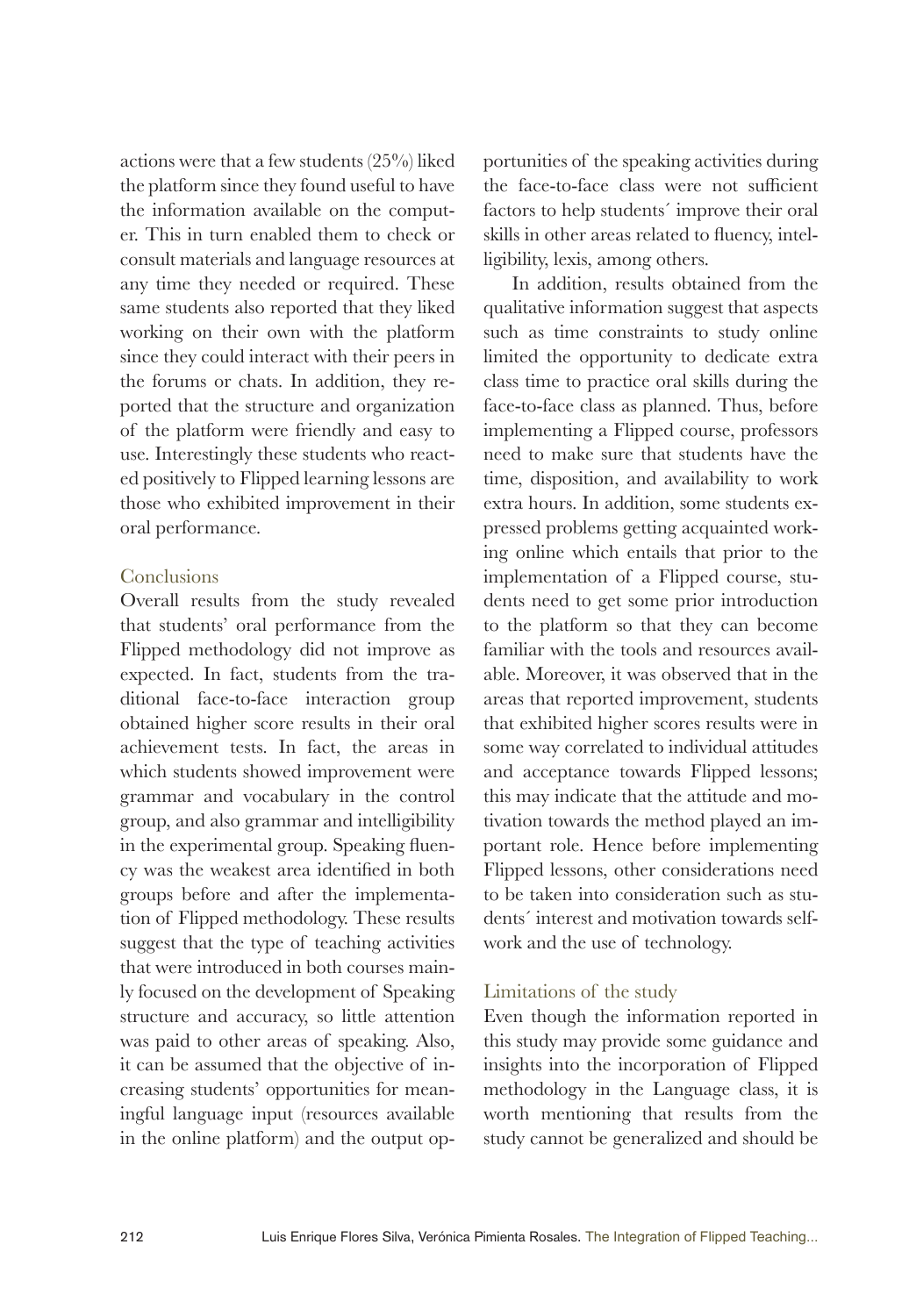used with discretion because of the following identified limitations that need to be considered in further research tasks. For instance, the research sample was small and not representative of the whole population at the Language Institute. Also, due to some policies and regulations of the teaching context, the research professor experienced some pedagogical and methodological restrictions during the intervention that may

have affected the objectivity of the study. For example, the length or duration of the course, the selection of the participants, the participation of the research professor during data collection and analysis. Finally, in statistical terms the study needs to consider the importance of analyzing oral test scores with parametric tests that can ensure significance of results.

### References

- Bachelor, J. (2018). The flipped-hybrid classroom: A didactic technique for teaching foreign languages. *e-Mentor, 2*(74), 5-11.
- Bergmann, J. & Waddell, D. (2012). To flip or not to flip. Learning & Leading with Technology. *International Society for Technology in Education*. http://www.iste.org/ learn/publications/learningleading/ issues/june-july-2012/point-counterpoint-to-flip-or-not-to-flip-
- Bergmann, J., & Sams, A. (2012). *Flip your classroom: Reach every student in every class every day*. International Society for Technology in Education.
- Bransford, J., Brown, A., & Cocking, R. (2000). *How People Learn: Brain, Mind, Experience, and School*. Washington, D.C.: National Academy Press.
- Bristol, T. J. (2014). Educate, excite, engage. *Teaching and Learning in Nursing, 9*, 43-46. What is flipped learning? ttp://fln.schoolwires.net/cms/lib07/ VA01923112/Centricity/Domain/46/ FLIP\_hanoutFLN\_Web.pdf
- Graham, C. (2006). Blended Learning Systems. Definition, current trends and future directions. In C. J. Bonk, & C. R.

Graham, *The Handbook of Blended Learning: Global Perspectives, Local Designs* (pp. 3-21). San Francisco, CA: Pfeiffer.

- Hamdan, N., McKnight, P., McKnight, K., & Arfstrom, K. M. (2013). *The flipped learning model: A white paper based on the literature review titled a review of flipped learning.*  Pearson. https://flippedlearning.org/ wp-content/uploads/2016/07/White-Paper\_FlippedLearning.pdf
- Herreid, C. F., & Schiller, N. A. (2013). Case Studies and the Flipped Classroom. *Journal of College Science Teaching*, 42(5), 62-66.
- Houston, M., and Lin, L. (2012). Humanizing the Classroom by Flipping the Homework versus Lecture Equation. *Society for Information Technology & Teacher Education: International Conference.* Chesapeak, VA: AACE.
- Kachka, P. (2012). *Understanding* the *Flipped classroom.* Faculty Focus. https://www. facultyfocus.com/articles/blended-flipped-learning/understanding-the-flipped-classroom-part-1/
- Jamaludin, R., & Osman, S. Z. M. (2014). The use of a flipped classroom to enhance engagement and promote active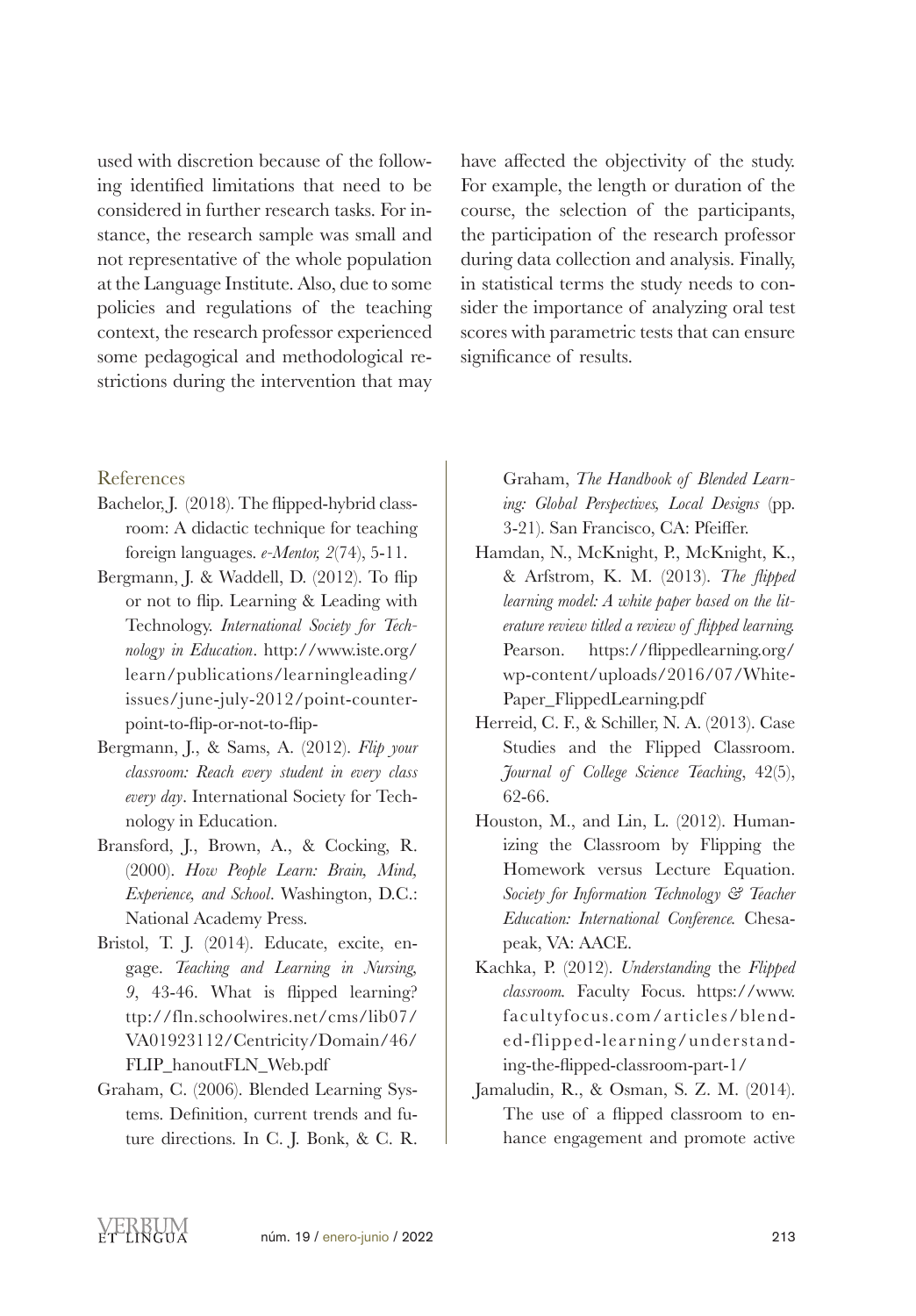learning. *Journal of Education and Practice*, 5(2), 124–131.

- Kordyban, R., &Kinash, S. (2013). No more flying on auto pilot: The flipped classroom*. Education Technology Solutions*, 56, 54-56.
- LaFee, S. (2013). Flipped learning. *The Education Digest*, November (2013) 13-18.
- Marsh, D. (2012). *Blended Learning. Creating Learning Opportunities for Language Learners*. Cambridge University Press.
- Marshall, H. W., & DeCapua, A. (2013). *Making the transition to classroom success: Culturally responsive teaching for struggling language learners*. Ann Arbor, MI: University of Michigan Press.
- Marshall, H. W. (2014). *Three reasons to flip your ESL classroom*. TESOL Connections.
- http:// newsmanager.commpartners.com/ tesolc/issues/2019/02/20/2.html
- Miller, A (2012). *Five Best Practices for the Flipped Classroom*. Technology Integration. http://www.edutopia.org/blog/

flipped-classroom-best-practicesandrew-miller

- Nielsen, L. (2012). *Five reasons I'm not flipping over the Flipped Classroom. Technology & Learning*.The innovative educator. https://theinnovativeeducator.blogspot. com/2011/10/five-reasons-im-not-flipping-over.html
- Ommagio, A. (1993). *Teaching language in context*. Heinle and Heinle publishers.
- Wu,W.C.V., Chen Hsieh, J. S., & Yang J. C. (2017). Creating an Online Learning Community in a Flipped Classroom to Enhance EFL Learners' Oral Proficiency. *Educational Technology & Society, 20* (2), 142–157.
- Yaman, İ. (2014) *ELT Students' Attitudes towards the Development of Speaking Skills via*
- *Project-Based Learning: An Omnipresent Learning Perspective.* Unpublished Doctoral Thesis, Department of Foreign Language Education of Gazi University, Ankara, Turkey.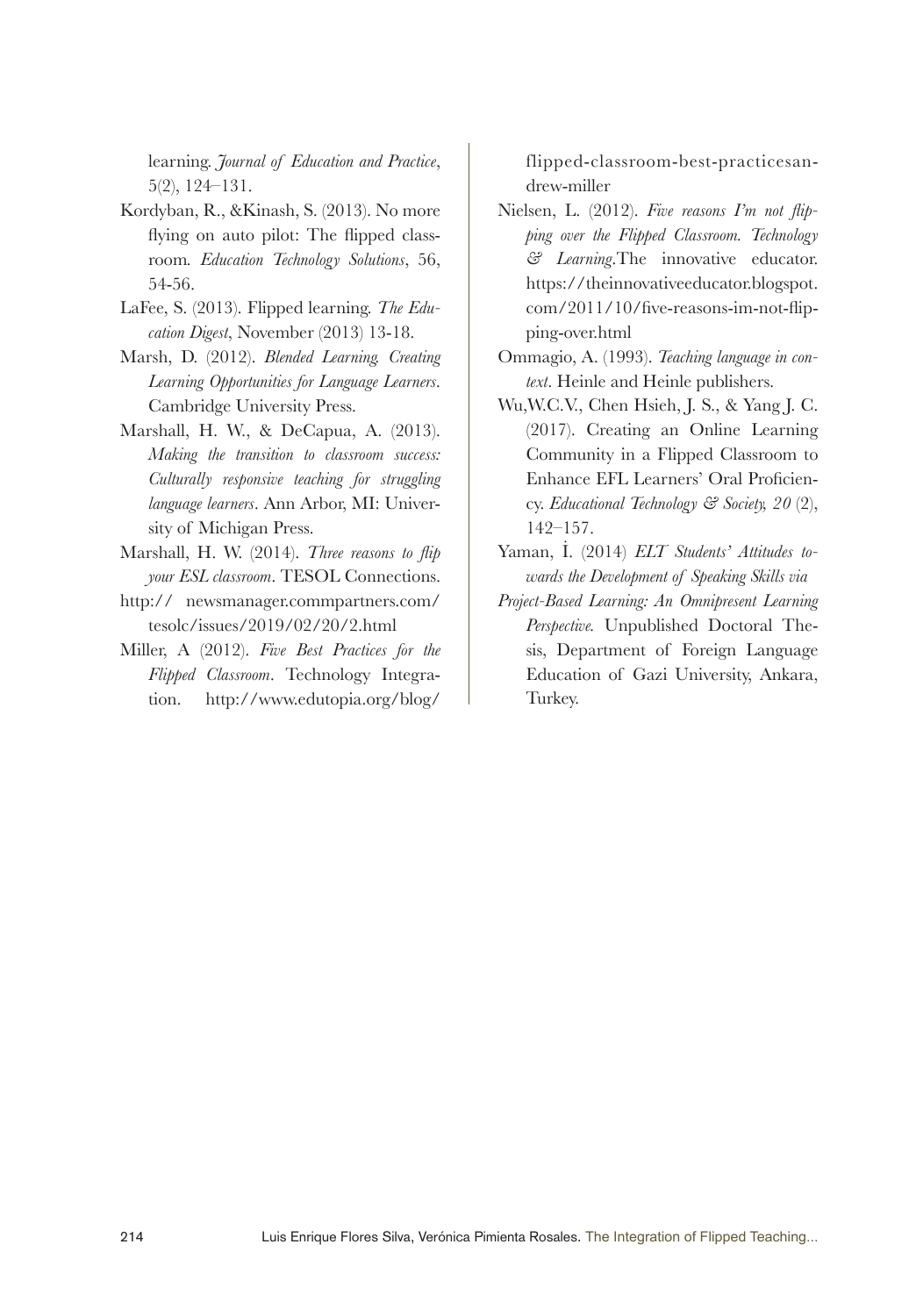|                                                                                                                         | Speaking Monologue: Descriptors (34%)                                |                |  |  |
|-------------------------------------------------------------------------------------------------------------------------|----------------------------------------------------------------------|----------------|--|--|
| Fluency                                                                                                                 | Continuous talk with naturality and with no pauses                   |                |  |  |
|                                                                                                                         | Speech is almost all the time natural and continuous; a few mistakes | 5              |  |  |
|                                                                                                                         | and making pauses                                                    |                |  |  |
|                                                                                                                         | Some repeated mistakes, but manages to reword and carry on.          |                |  |  |
| Speech regularly unsure and not fluent with some incomplete<br>sentences.                                               |                                                                      |                |  |  |
| Speaking is slow and not fluent except for short routine sentences.                                                     |                                                                      |                |  |  |
|                                                                                                                         | Speaking is conveyed in chunks, there are long pauses and            |                |  |  |
|                                                                                                                         | incomplete sentences.                                                |                |  |  |
| Lexis                                                                                                                   | Plentiful lexis; very precise use of words                           | $7 - 8$        |  |  |
|                                                                                                                         | Lacks basic words at times; correct use of vocabulary in general.    | 5-6            |  |  |
|                                                                                                                         | Frequently lacks necessary words; rather incorrect use of lexis.     | $3 - 4$        |  |  |
|                                                                                                                         | Lacks essential lexis; deficient; imprecise usage                    | $1 - 2$        |  |  |
| Frammar                                                                                                                 | Sentences are generally correct                                      | 6              |  |  |
|                                                                                                                         | Most sentences are presented accurately, with some slight mistakes   | 5              |  |  |
|                                                                                                                         | Many correct utterances, but with definite structural problems       |                |  |  |
| Some utterances rendered correctly, but major structural problems<br>remain<br>Very few utterances structurally correct |                                                                      | 3              |  |  |
|                                                                                                                         |                                                                      | $\overline{2}$ |  |  |
|                                                                                                                         | No utterances structurally correct                                   |                |  |  |
| Intelligibility                                                                                                         | Substantially understandable to native speakers of English; one or   | $13 - 14$      |  |  |
|                                                                                                                         | two incomprehensible words/no incomprehensible words                 |                |  |  |
|                                                                                                                         | Many errors, but still comprehensible                                | $10 - 12$      |  |  |
| Several errors, somehow incoherent<br>Mainly incomprehensible; some sentences are understandable.                       |                                                                      | $7-9$          |  |  |
|                                                                                                                         |                                                                      | $4 - 6$        |  |  |
|                                                                                                                         | Almost completely unintelligible to native speaker of English        | $1-3$          |  |  |

# Appendix A. Oral rubric Descriptors

*Taken and adapted from: Omaggio, A. (1993). Teaching Language in Context. Heinle and Heinle publishers.*

| Speaking Role-play Descriptors $(40\%)$                      |                                                                     |  |  |
|--------------------------------------------------------------|---------------------------------------------------------------------|--|--|
| Fluency                                                      | Talking natural and continuous; no unusual pauses.                  |  |  |
|                                                              | Talking is normally natural and continuous; only little mistakes or |  |  |
| unnatural pauses.                                            |                                                                     |  |  |
| Some noticeable mistakes, but manages to reword or carry on. |                                                                     |  |  |
| Speaking often hesitant and jerky; some incomplete sentences |                                                                     |  |  |
|                                                              | Speaking very slow or uneven, except for routine sentences or short |  |  |
|                                                              | answers.                                                            |  |  |
|                                                              | Speaking is not fluent and ideas are conveyed in chunks; long,      |  |  |
|                                                              | unusual pauses or sentences                                         |  |  |